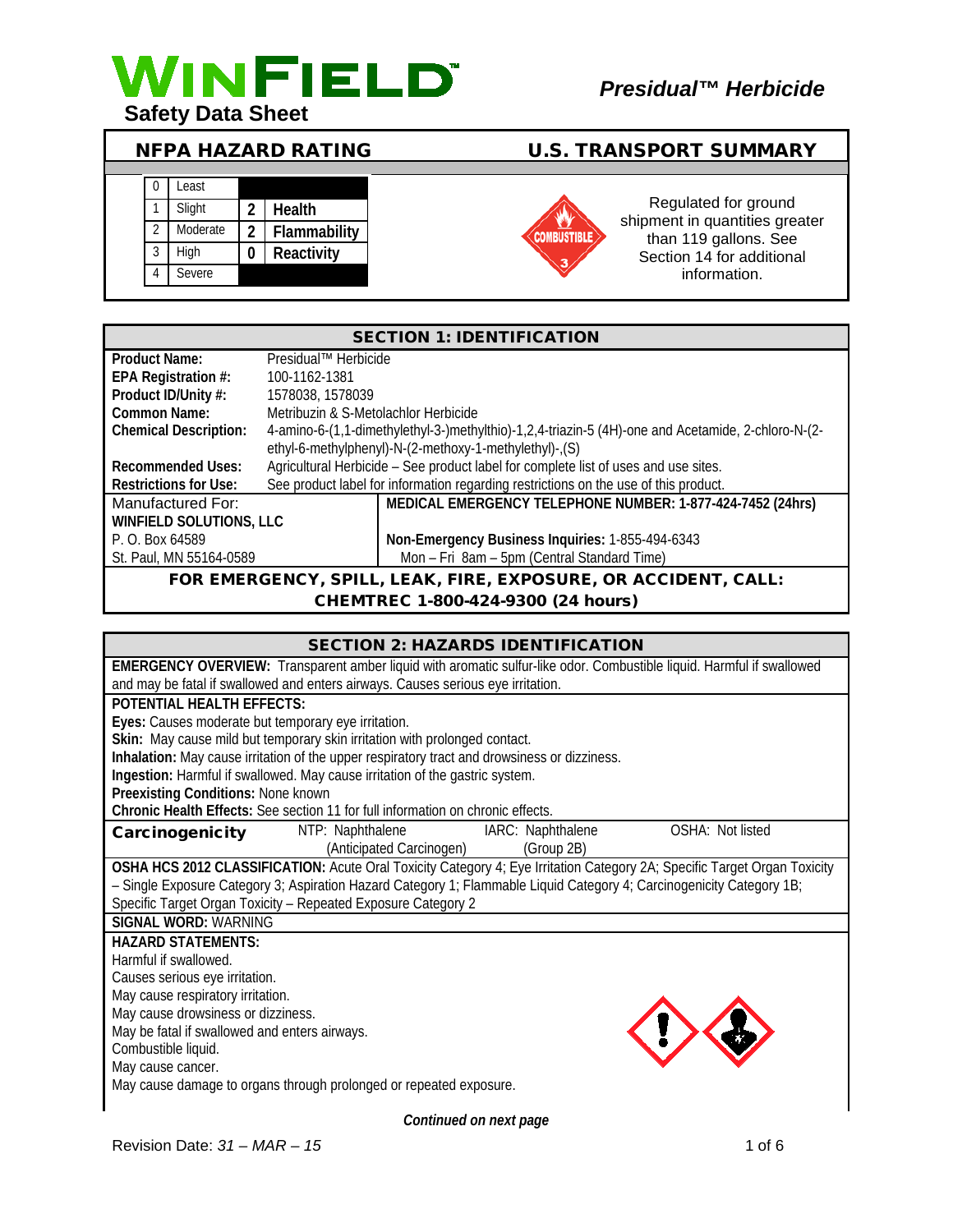### **Percent of product with unknown toxicity:** 0**%**

| <b>PRECAUTIONARY STATEMENTS:</b> |                                                                                                                |  |  |  |
|----------------------------------|----------------------------------------------------------------------------------------------------------------|--|--|--|
| Prevention:                      | Obtain special instructions before use. Do not handle until all safety precautions have been read and          |  |  |  |
|                                  | understood. Keep away from heat, sparks, open flames, hot surfaces. No smoking. Do not breathe mist, vapors,   |  |  |  |
|                                  | spray. Wash hands thoroughly after handling. Do not eat, drink or smoke when using this product. Use only      |  |  |  |
|                                  | outdoors or in a well-ventilated area. Wear protective glove, protective clothing, eye protection.             |  |  |  |
| Response:                        | If swallowed: Call a poison control center or doctor. Rinse mouth. Do NOT induce vomiting.                     |  |  |  |
|                                  | If in eyes: Rinse cautiously with water for several minutes. Remove contact lenses, if present and easy to do. |  |  |  |
|                                  | Continue rinsing. If eye irritation persists: Get medical advice.                                              |  |  |  |
|                                  | If inhaled: Remove person to fresh air and keep comfortable for breathing.                                     |  |  |  |
|                                  | If exposed or concerned: Get medical advice/attention.                                                         |  |  |  |
|                                  | In case of fire: Use dry chemical, foam or CO2 for extinction.                                                 |  |  |  |
| Storage:                         | Store locked up. Store in a well-ventilated place. Keep cool.                                                  |  |  |  |
| Disposal:                        | Dispose of contents/container in accordance with Federal, state and local regulations.                         |  |  |  |

| <b>SECTION 3: COMPOSITION/INFORMATION ON INGREDIENTS</b>                                                                      |          |               |  |  |
|-------------------------------------------------------------------------------------------------------------------------------|----------|---------------|--|--|
| Ingredient                                                                                                                    | $%$ (wt) | CAS Reg. #    |  |  |
| S-Metolachlor                                                                                                                 | 58.2%    | 87392-12-9    |  |  |
| Metribuzin                                                                                                                    | 13.8%    | 21087-64-9    |  |  |
| 1,2,4-Trimethylbenzene                                                                                                        |          | 95-63-6       |  |  |
| Naphthalene                                                                                                                   | $\star$  | $91 - 20 - 3$ |  |  |
| Petroleum solvent                                                                                                             | $\star$  | 64742-94-5    |  |  |
|                                                                                                                               |          |               |  |  |
| *Ingredients not specifically listed are non-hazardous and/or are considered to be confidential business information under 29 |          |               |  |  |
| CFR 1910.1200(i).                                                                                                             |          |               |  |  |
| See Section 8 for exposure limits.                                                                                            |          |               |  |  |

| <b>SECTION 4: FIRST AID MEASURES</b>                                                               |                                                                                                                                                                                                                                                |  |
|----------------------------------------------------------------------------------------------------|------------------------------------------------------------------------------------------------------------------------------------------------------------------------------------------------------------------------------------------------|--|
| Inhalation:                                                                                        | Remove person from contaminated area to fresh air and assist breathing as needed. Call a poison control<br>center or doctor for treatment advice.                                                                                              |  |
| Ingestion:                                                                                         | Seek medical attention or call a poison control center immediately for treatment advice. Do not induce<br>vomiting unless instructed to do so by a poison control center or doctor. Do not give anything by mouth to<br>an unconscious person. |  |
| Eyes:                                                                                              | Flush eyes with clean water for at least 15 minutes. Lift eyelids to facilitate irrigation. If present, remove<br>contact lenses after 5 minutes and continue rinsing. Seek medical attention if irritation persists.                          |  |
| Skin:                                                                                              | Remove contaminated clothing and wash before re-using. Flush skin with water and then wash with soap<br>and water. Seek medical attention if irritation occurs.                                                                                |  |
| <b>NOTE TO PHYSICIAN:</b> Contains petroleum distillate - vomiting may cause aspiration pneumonia. |                                                                                                                                                                                                                                                |  |

### SECTION 5: FIRE FIGHTING MEASURES

**Suitable Extinguishing Media:** Dry chemical, foam, carbon dioxide, water fog or water spray. **Special Fire Fighting Procedures:** Wear NIOSH/MSHA approved self-contained breathing apparatus and full bunker gear. Dike area to prevent runoff and contamination of water sources. If water is used to fight fire, dike and collect runoff. Dispose of fire control water later. Avoid breathing vapors; keep upwind.

**Hazardous Combustion Products:** Toxic gases may be formed in a fire situation. Carbon monoxide and other asphyxiates may form as well.

**Unusual Fire and Explosion Hazards:** Combustible liquid. Can release vapors that form explosive mixtures at temperatures above the flash point. Heavy vapors can flow along surfaces to distant ignition sources and flash back.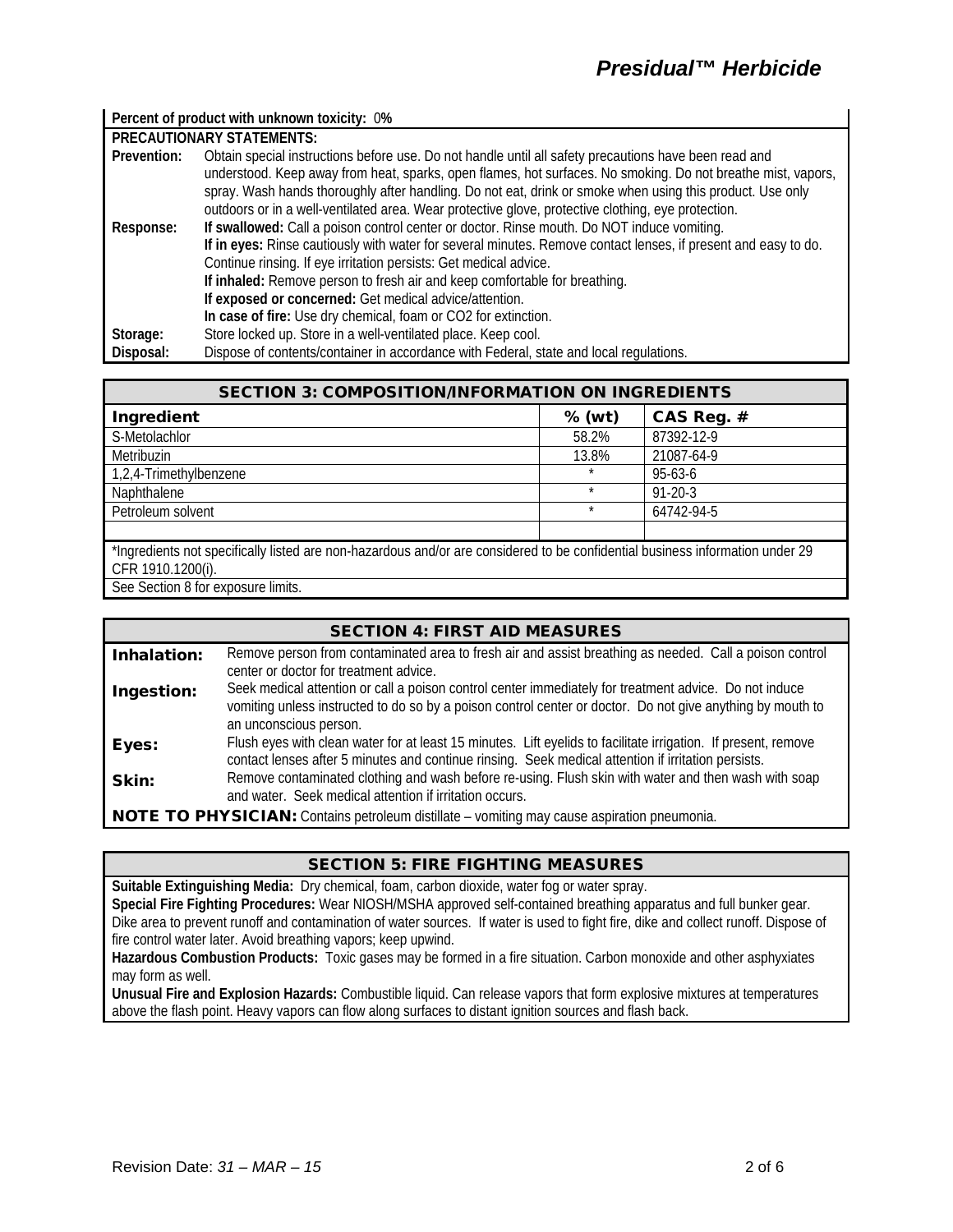### SECTION 6: ACCIDENTAL RELEASE MEASURES

**Personal Precautions:** Refer to Section 8 for personal protective equipment to be worn during containment and clean-up of a spill involving this product.

**Environmental Precautions:** Do not allow spilled product to enter sewers or waterways.

**Methods for Containment:** Contain spilled product by diking area with sand or earth.

**Methods for Clean-up:** Cover contained spill with an inert absorbent material such as sand, vermiculite or other appropriate material. Scoop, or sweep up material and place in a container for disposal. Do not place spilled material back in original container.

**Other Information:** Spills of this product may require reporting under the Comprehensive Environmental Response, Compensation, and Liability Act (CERCLA) as the product contains Naphthalene with a reportable quantity (RQ) of 100 lbs. See Section 15 for additional information.

### SECTION 7: HANDLING AND STORAGE

**Handling:** RECOMMENDATIONS ARE FOR MANUFACTURING, COMMERCIAL BLENDING, AND PACKAGING WORKERS. PESTICIDE APPLICATORS AND WORKERS must refer to the pesticide product label and Directions for Use attached to the product for Agricultural Use Requirements in accordance with the EPA Worker Protection Standard 40 CFR part 170. Ensure adequate ventilation. Immediately clean up spills that occur during handling. Keep containers closed when not in use. Practice good hygiene after using this material, especially before eating, drinking, smoking, using the toilet, or applying cosmetics. **Storage:** Store in a secured, cool, dry area away from children, food and feed products in an area away from incompatible substances. Protect packaging from physical damage. Do not store near heat or open flame. **See pesticide product label for additional storage information.**

**Minimum Storage Temperature:** Not determined

**Other Precautions:** Consult Federal, state and local laws and regulations pertaining to storage.

| <b>SECTION 8: EXPOSURE CONTROLS/PERSONAL PROTECTION</b>                                                                          |                 |                    |                  |  |
|----------------------------------------------------------------------------------------------------------------------------------|-----------------|--------------------|------------------|--|
| <b>Exposure Guidelines</b>                                                                                                       |                 |                    |                  |  |
| Component:                                                                                                                       | <b>OSHA PEL</b> | <b>ACGIHTLV</b>    | <b>NIOSH REL</b> |  |
| 1,2,4-Trimethylbenzene                                                                                                           |                 | 25 ppm TWA         | 25 ppm TWA       |  |
| Naphthalene                                                                                                                      | 10 ppm TWA      | 100 ppm TWA (skin) | 10 ppm TWA       |  |
| S-Metolachlor / 10 mg/m3 TWA                                                                                                     |                 |                    |                  |  |
| (Syngenta Occupational Exposure Limit)                                                                                           |                 |                    |                  |  |
| <b>Metribuzin</b>                                                                                                                |                 | 5 mg/m3 TWA        | 5 mg/m3 TWA      |  |
| NOTE TO END USERS: PERSONAL PROTECTIVE EQUIPMENT (PPE) AND CLOTHING LISTED IN THIS SECTION IS FOR                                |                 |                    |                  |  |
| MANUFACTURING, COMMERCIAL BLENDING AND PACKAGING WORKERS. APPLICATORS AND HANDLERS SHOULD                                        |                 |                    |                  |  |
| REFER TO THE PESTICIDE PRODUCT LABEL FOR PROPER PERSONAL PROTECTIVE EQUIPMENT (PPE) AND                                          |                 |                    |                  |  |
| CLOTHING.                                                                                                                        |                 |                    |                  |  |
| Respiratory Protection: Where airborne exposure to concentrations greater than the above listed exposure limits is likely, use a |                 |                    |                  |  |
| NIOSH approved air-purifying respirator with an organic vapor (OV) cartridge or canister with an R, P, or HE filter.             |                 |                    |                  |  |
| Local Exhaust: Provide general or local exhaust ventilation systems to maintain airborne<br><b>Engineering Controls:</b>         |                 |                    |                  |  |
| concentrations below OSHA PELs or other specified exposure limits. Local exhaust ventilation is                                  |                 |                    |                  |  |
| preferred.                                                                                                                       |                 |                    |                  |  |
| Protective Gloves: Wear chemically protective gloves to prevent exposure to skin.                                                |                 |                    |                  |  |
| Eye Protection: To avoid contact with eyes, wear chemical safety goggles or safety glasses and full face shield. Contact         |                 |                    |                  |  |
| lenses are not protective eye devices. An emergency eyewash or water supply should be readily accessible to the work area.       |                 |                    |                  |  |
| Other Protective Clothing or Equipment: Wear long-sleeve shirt, long pants and chemical resistant footwear plus socks to         |                 |                    |                  |  |
| prevent skin contact.                                                                                                            |                 |                    |                  |  |
| Work/Hygienic Practices: Never eat, drink, nor use tobacco in work areas. Practice good hygiene after using this material,       |                 |                    |                  |  |
| especially before eating, drinking, smoking, using the toilet, or applying cosmetics.                                            |                 |                    |                  |  |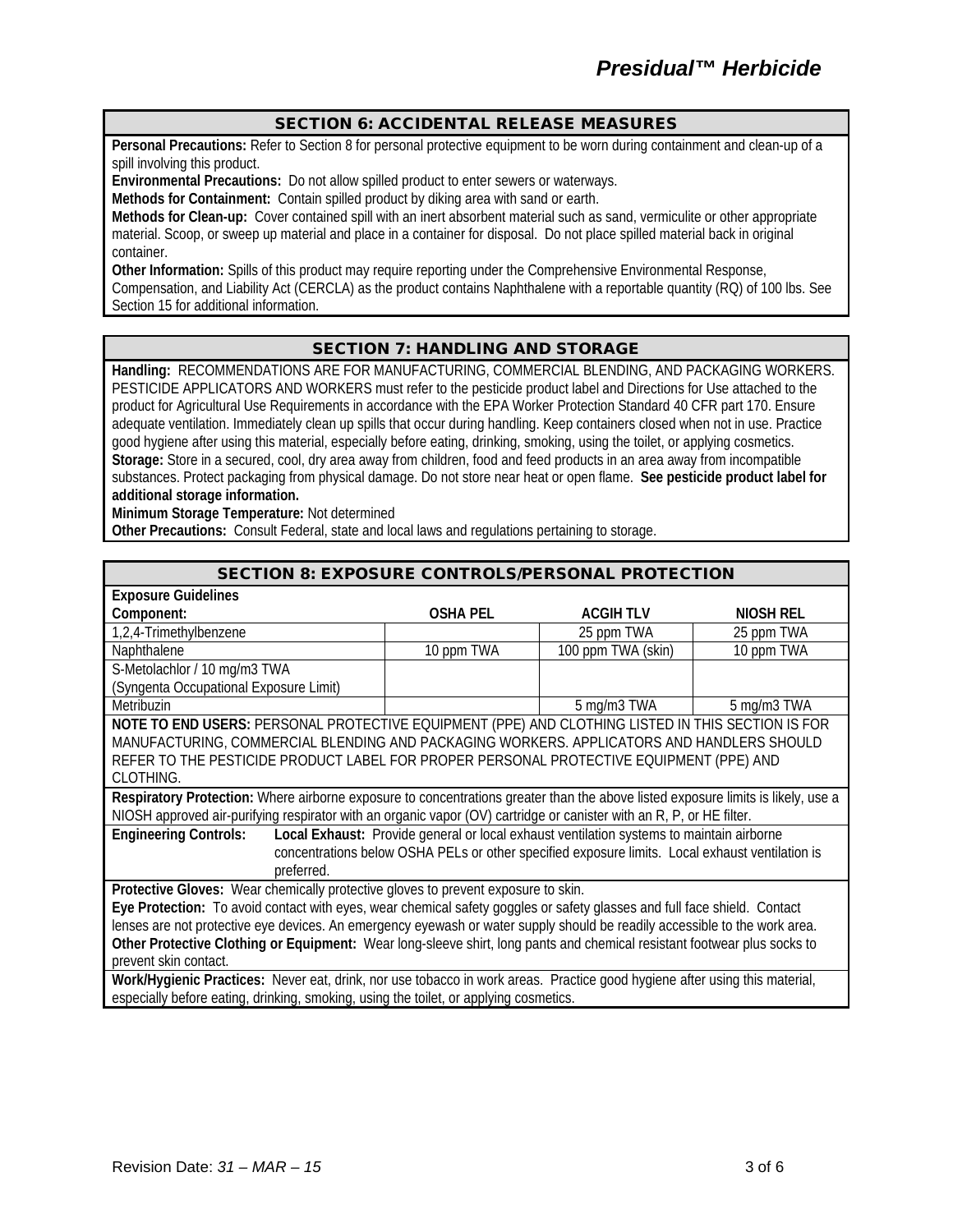# *Presidual™ Herbicide*

### SECTION 9: PHYSICAL AND CHEMICAL PROPERTIES

**Transparent amber liquid with** an aromatic sulfur-like odor

**Physical State:** Liquid Liquid **Specific Gravity (H<sub>2</sub>O=1):** 1.08 (typical)<br> **Vapor Pressure (mm Hg):** Not determined **Density (Ibs/gallon):** 9.01 lbs/gallon (typical) **Vapor Pressure (mm Hg):** Not determined **Density (Ibs/gallon):** 9.01 lbs/gallon (<br> **Vapor Density (Air=1):** Not determined Melting Point/Freezing Point: Not determined **Melting Point/Freezing Point:**<br>Boiling Point/Range: **Solubility in Water (wt %):** Not available **Boiling Point/Range:** Not determined Viscosity: Not available **pH** (1% Solution in Water): 3.0 – 5.0<br>Appearance and odor: Transparent amber liquid with Flash Point: 188°F **Flash Point:** 

### SECTION 10: STABILITY AND REACTIVITY

**Reactivity:** None known

**Chemical Stability:** Product is stable at ambient temperature and pressure, under normal storage and handling conditions. **Possibility of Hazardous Reactions:** Will not occur. **Conditions to Avoid:** None known

**Incompatible Materials:** None known

**Hazardous Decomposition Products:** None known

### SECTION 11: TOXICOLOGICAL INFORMATION

| <b>ACUTE TOXICITY</b>                                                                        |                                                                                                                                                                                                                                                                            |  |  |
|----------------------------------------------------------------------------------------------|----------------------------------------------------------------------------------------------------------------------------------------------------------------------------------------------------------------------------------------------------------------------------|--|--|
| Eye Effects:                                                                                 | Moderately irritating (Rabbit)                                                                                                                                                                                                                                             |  |  |
| <b>Skin Effects:</b>                                                                         | Slightly irritating (Rabbit); Not a skin sensitizer (Guinea Pig); LD50 >5,000 mg/kg (Rat)                                                                                                                                                                                  |  |  |
| <b>Acute Inhalation Effects:</b>                                                             | LC50 > 2.53 mg/L $(4 \text{ hours})(\text{Rat})$                                                                                                                                                                                                                           |  |  |
| <b>Acute Oral Effects:</b>                                                                   | $LD50 = 1,805$ mg/kg (Rat)                                                                                                                                                                                                                                                 |  |  |
| <b>Specific Target Organ</b>                                                                 | Metribuzin: liver                                                                                                                                                                                                                                                          |  |  |
| Toxicity:                                                                                    | 1,2,4-Trimethylbenzene: central nervous system depression, respiratory tract irritation,<br>asphyxiation, cardiac stress, coma, blood disorders (anemia, leukopenia) and kidney or liver<br>damage                                                                         |  |  |
|                                                                                              | Naphthalene: cataracts, liver damage, kidney failure, respiratory failure, hematuria, anemia,<br>damage to red blood cells, leukocytosis, or coma                                                                                                                          |  |  |
|                                                                                              | Petroleum solvent: high vapor concentrations are irritating to the eyes and the respiratory tract,<br>and may cause headaches, dizziness, anesthesia, drowsiness, unconsciousness and other<br>central nervous system effects, including death.                            |  |  |
| <b>CHRONIC TOXICITY</b>                                                                      |                                                                                                                                                                                                                                                                            |  |  |
| <b>Chronic Effects:</b>                                                                      | See target organ toxicity.                                                                                                                                                                                                                                                 |  |  |
| Carcinogenicity:                                                                             | Naphthalene is a possible human carcinogen.                                                                                                                                                                                                                                |  |  |
| Mutagenicity:                                                                                | None known                                                                                                                                                                                                                                                                 |  |  |
| Teratogenicity:                                                                              | None known                                                                                                                                                                                                                                                                 |  |  |
| <b>Reproductive Toxicity:</b>                                                                | Metribuzin: Developmental toxicity studies in rats showed both developmental and maternal<br>effects. A reproductive toxicity study showed reduced offspring weights at the highest dose level.<br>S-Metolachlor: Did not show reproductive effects in animal experiments. |  |  |
| <b>POTENTIAL HEALTH EFFECTS:</b>                                                             |                                                                                                                                                                                                                                                                            |  |  |
| Eyes: Causes moderate but temporary eye irritation.                                          |                                                                                                                                                                                                                                                                            |  |  |
| Skin: May cause mild but temporary skin irritation with prolonged contact.                   |                                                                                                                                                                                                                                                                            |  |  |
| Inhalation: May cause irritation of the upper respiratory tract and drowsiness or dizziness. |                                                                                                                                                                                                                                                                            |  |  |
|                                                                                              | Ingestion: Harmful if swallowed. May cause irritation of the gastric system.                                                                                                                                                                                               |  |  |
|                                                                                              |                                                                                                                                                                                                                                                                            |  |  |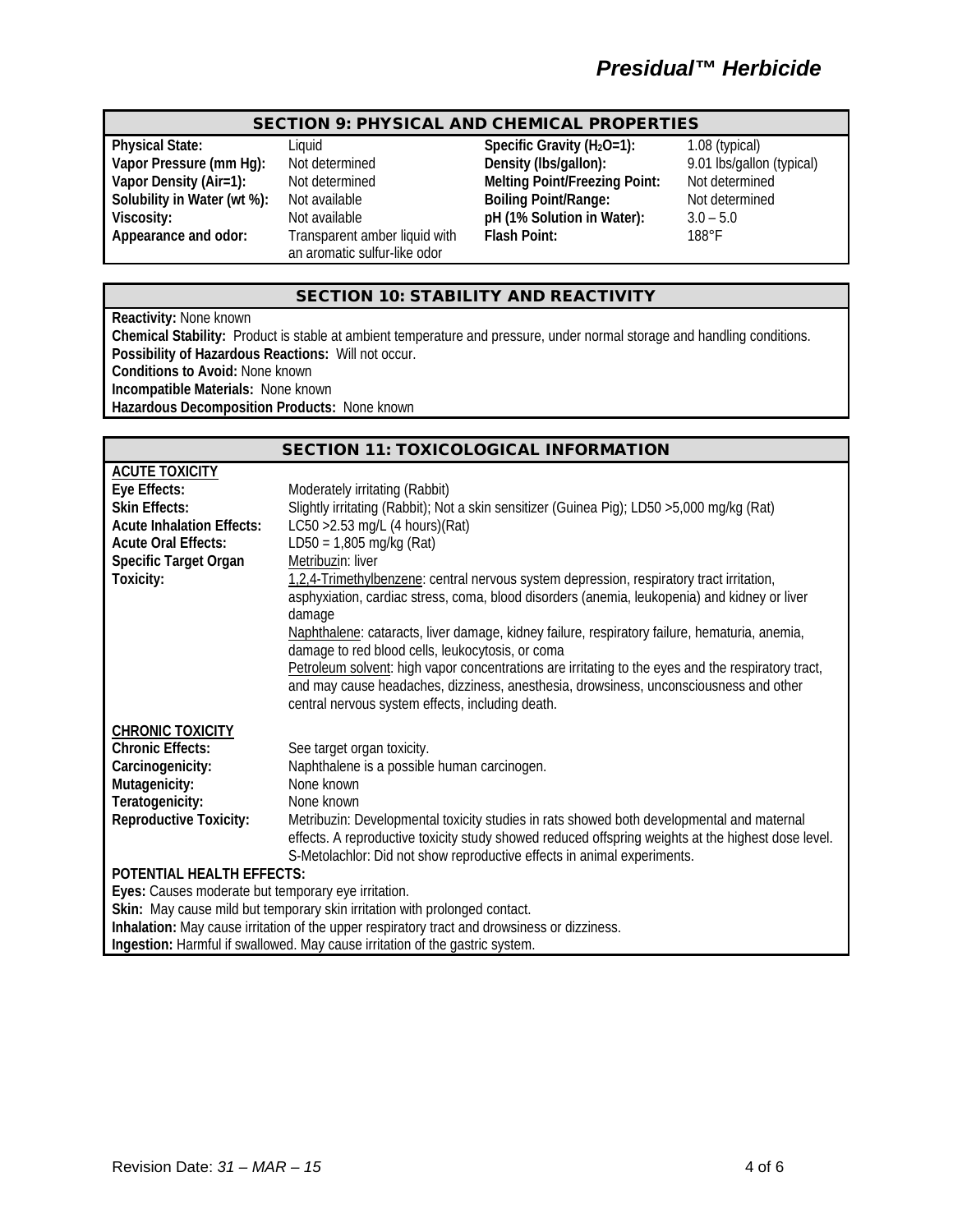| <b>SECTION 12: ECOLOGICAL INFORMATION</b>    |                                                                                       |  |  |  |
|----------------------------------------------|---------------------------------------------------------------------------------------|--|--|--|
| <b>ENVIRONMENTAL SUMMARY: Not determined</b> |                                                                                       |  |  |  |
| <b>ECOTOXICITY DATA:</b>                     |                                                                                       |  |  |  |
| Fish Acute and Prolonged Toxicity:           | S-Metolachlor: Rainbow trout 96-hour LC50 = 1.23 mg/L                                 |  |  |  |
|                                              | Metribuzin: Rainbow trout 96-hour LC50 = 42 ppm                                       |  |  |  |
| <b>Aquatic Invertebrate Acute Toxicity:</b>  | S-Metolachlor: Daphnia magna 48-hour EC50 = 11.24 mg/L                                |  |  |  |
|                                              | Metribuzin: Daphnia magna 48-hour EC50 = 4.18 ppm                                     |  |  |  |
| <b>Aquatic Plant Toxicity:</b>               | S-Metolachlor: Green algae 72-hour EbC50 = 0.077 mg/L                                 |  |  |  |
|                                              | Metribuzin: Green algae 6-day $EC50 = 20.8$ ppb                                       |  |  |  |
| <b>Bird Acute and Prolonged Toxicity:</b>    | Metribuzin: Bobwhite Quail 21 day LD50 = 164 mg/kg                                    |  |  |  |
| Honeybee Toxicity:                           | Not determined                                                                        |  |  |  |
|                                              |                                                                                       |  |  |  |
| <b>ENVIRONMENTAL EFFECTS:</b>                |                                                                                       |  |  |  |
| Soil Absorption/Mobility:                    | Metribuzin has moderate mobility in soil.                                             |  |  |  |
| Persistence and degradability:               | S-Metolachlor and Metribuzin are not persistent in soil and are stable in water. Both |  |  |  |
|                                              | actives sink in water (after 24 hours)                                                |  |  |  |
| <b>Bioaccumulative Potential:</b>            | S-Metolachlor has low bioaccumulation potential.                                      |  |  |  |
| Other adverse effects:                       | Not determined                                                                        |  |  |  |

### SECTION 13: DISPOSAL CONSIDERATIONS

**Waste:** Dispose of in accordance with applicable Federal, state and local laws and regulations. **Container:** Triple rinse and recycle the container or dispose of in accordance with Federal, state and local laws and regulations. **See pesticide product label for full instructions on disposal.**

**RCRA Characteristics:** It is the responsibility of the individual disposing of this product to determine the RCRA classification and hazard status of the waste.

| <b>SECTION 14: TRANSPORT INFORMATION</b> |                                                                                                                                                                                                                                                                                                     |  |  |
|------------------------------------------|-----------------------------------------------------------------------------------------------------------------------------------------------------------------------------------------------------------------------------------------------------------------------------------------------------|--|--|
| DOT:<br>(Ground)                         | This product is not regulated by the U.S. Department of Transportation as a hazardous material for ground<br>shipment in packages less than 119 gallons. For packages with capacity of 119 gallons or greater:<br>NA1993, Compounds, Weed Killing, Liquid, (Naphthalene), Combustible liquid, PGIII |  |  |
| IMDG:<br>(Sea)                           | Not determined                                                                                                                                                                                                                                                                                      |  |  |
| IATA:<br>(Air)                           | Not determined                                                                                                                                                                                                                                                                                      |  |  |
| TDG:<br>(Canada)                         | Not determined                                                                                                                                                                                                                                                                                      |  |  |

### SECTION 15: REGULATORY INFORMATION

**TSCA Inventory:** This product is exempt from TSCA inventory listing requirements as it is solely for FIFRA regulated use. **SARA Title III Information:**

**Section 302 - Extremely hazardous substances:** None listed

**Section 311/312 – Hazard Categories:** Immediate (Acute); Fire

**Section 313 –** The following chemicals are subject to the reporting requirements of Section 313 of Title III, Superfund Amendments and Reauthorization Act of 1986 and 40 CFR 372:

Metribuzin (CAS # 21087-64-9) 13.8%; 1,2,4-Trimethylbenzene (CAS #95-63-6); Naphthalene (CAS # 91-20-3)

**CERCLA -** This product contains the following chemicals which have a reportable quantity (RQ) under the Comprehensive Environmental Response, Compensation, and Liability Act (CERCLA):

Naphthalene has an RQ of 100 lbs. which is met with quantities of 750 gallons or greater.

*Continued on next page*